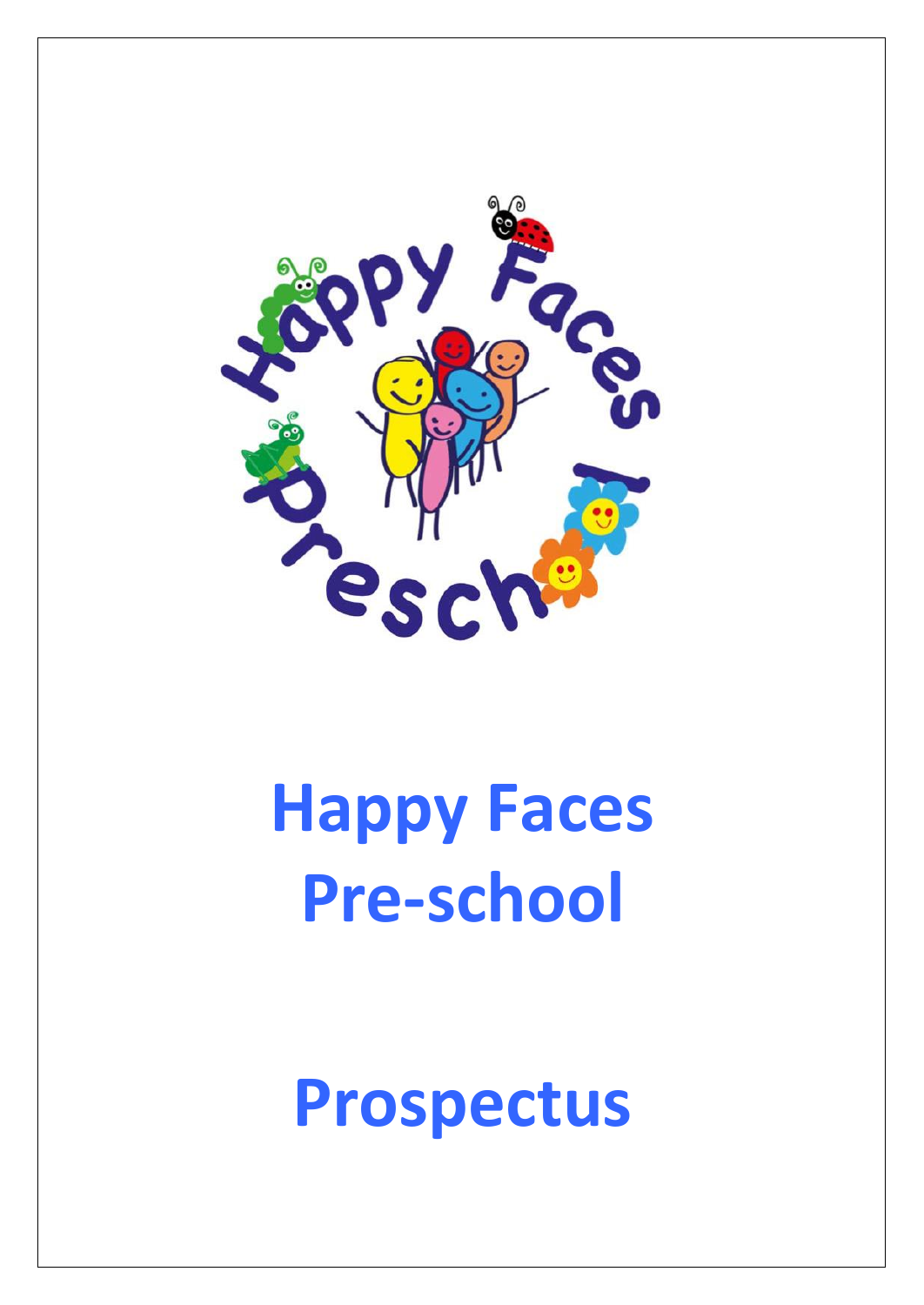# **Happy Faces Pre‐school**

Happy Faces Pre‐school is open 38 weeks each year.

We are open Monday - Friday between 9.15am - 3.30pm. Children can attend for a morning session (9.15 – 12.15), an afternoon session (12.30 – 3.30) or for the whole day.

We provide care and education for young children between the ages of 2 and 5 years.

# **We aim to:**

- provide high quality care and education for children
- work in partnership with parents to help children to learn and develop
- add to the life and well‐being of the local community
- offer children and their parents a service which promotes equality and values diversity.

As a member of Happy Faces Pre‐school, your child:

- is in a safe and stimulating environment;
- is given generous care and attention, because of our high ratio of adults to children;
- has the chance to join with other children and adults to live, play, work and learn together;
- is helped to take forward her/his learning and development by being helped to build on what she/he already knows and can do;
- has a personal key person who makes sure your child makes satisfying progress;
- is in a pre-school which sees you as a partner in helping your child to learn and develop; and
- is in a pre-school in which parents help to shape the service it offers.

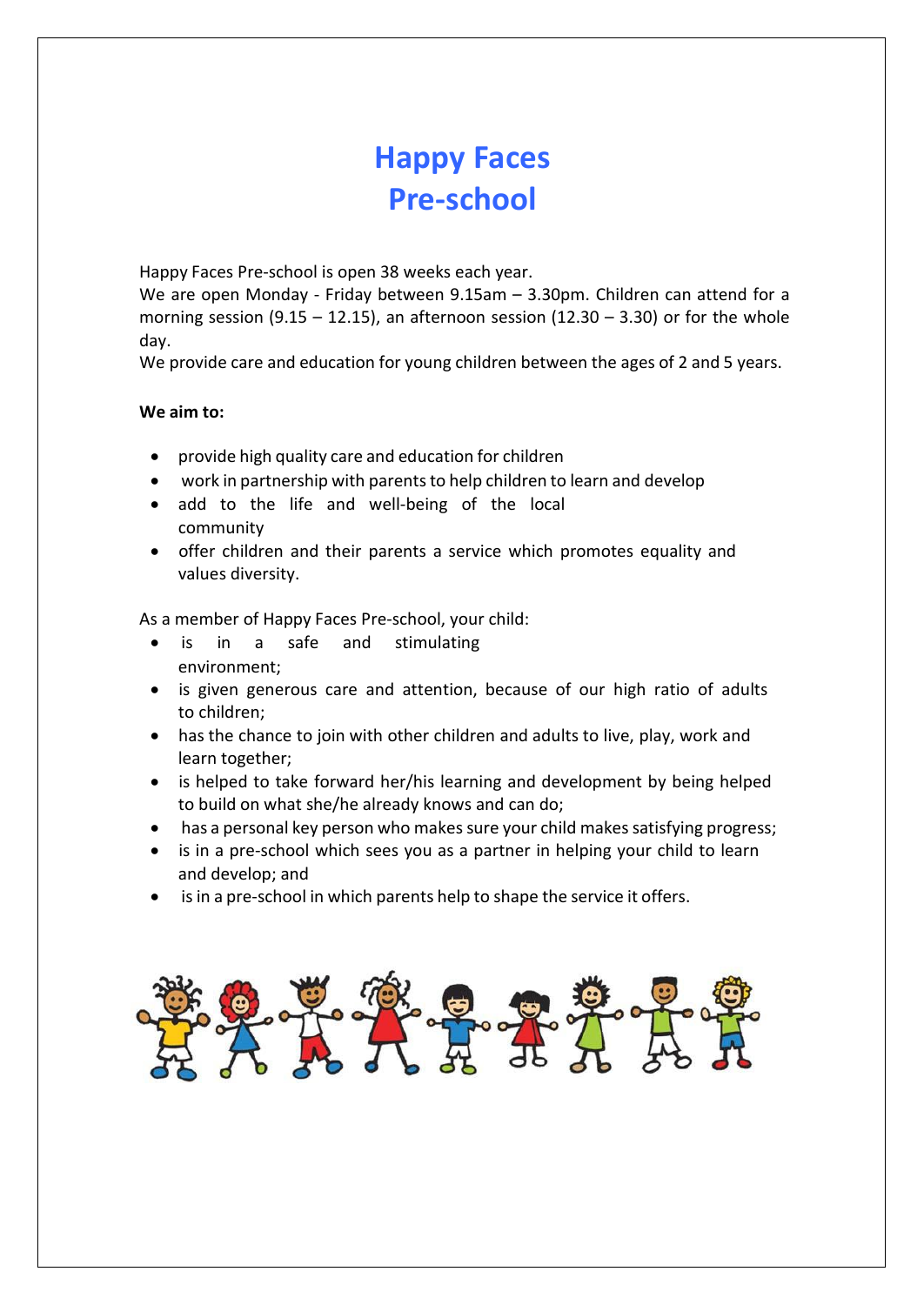# **The Early Years Foundation Stage 2017 (EYFS)**

All providers are required to use the EYFS to ensure that whateversetting parents choose, they can be confident that their child will receive a quality experience that supports their development and learning.

There are four main principles to the EYFS:

**A Unique Child ‐** Every child is a unique child who is constantly learning and can be resilient, capable, confident and self‐assured.

**Positive Relationships –** Children learn to be strong and independent through positive relationships.

**Enabling Environments ‐** The environment plays a key role in supporting and extending children's development and learning.

**Learning and Development ‐** Children develop and learn in different ways and at different rates and all areas of Learning and Development are equally important and inter‐connected.

**The Early Years Foundation Stage:**

There are seven areas of learning covered in the EYFS, three are called Prime Areas and four are called Specific Areas.

| <b>Prime Areas:</b>                          |
|----------------------------------------------|
| Personal, Social and Emotional Development - |
| Making relationships                         |
| Self-confidence and self awareness           |
| Managing feelings and behaviour              |
| Physical Development -                       |
| Moving and handling                          |
| Health and self care                         |
| Communication and Language -                 |
| Listening and attention                      |
| Understanding                                |
| Speaking                                     |
| <b>Specific Areas:</b>                       |
| Literacy $-$                                 |
| Reading                                      |
| Writing                                      |
| Mathematics-                                 |
| <b>Numbers</b>                               |
| Shape, space and measure                     |
|                                              |
|                                              |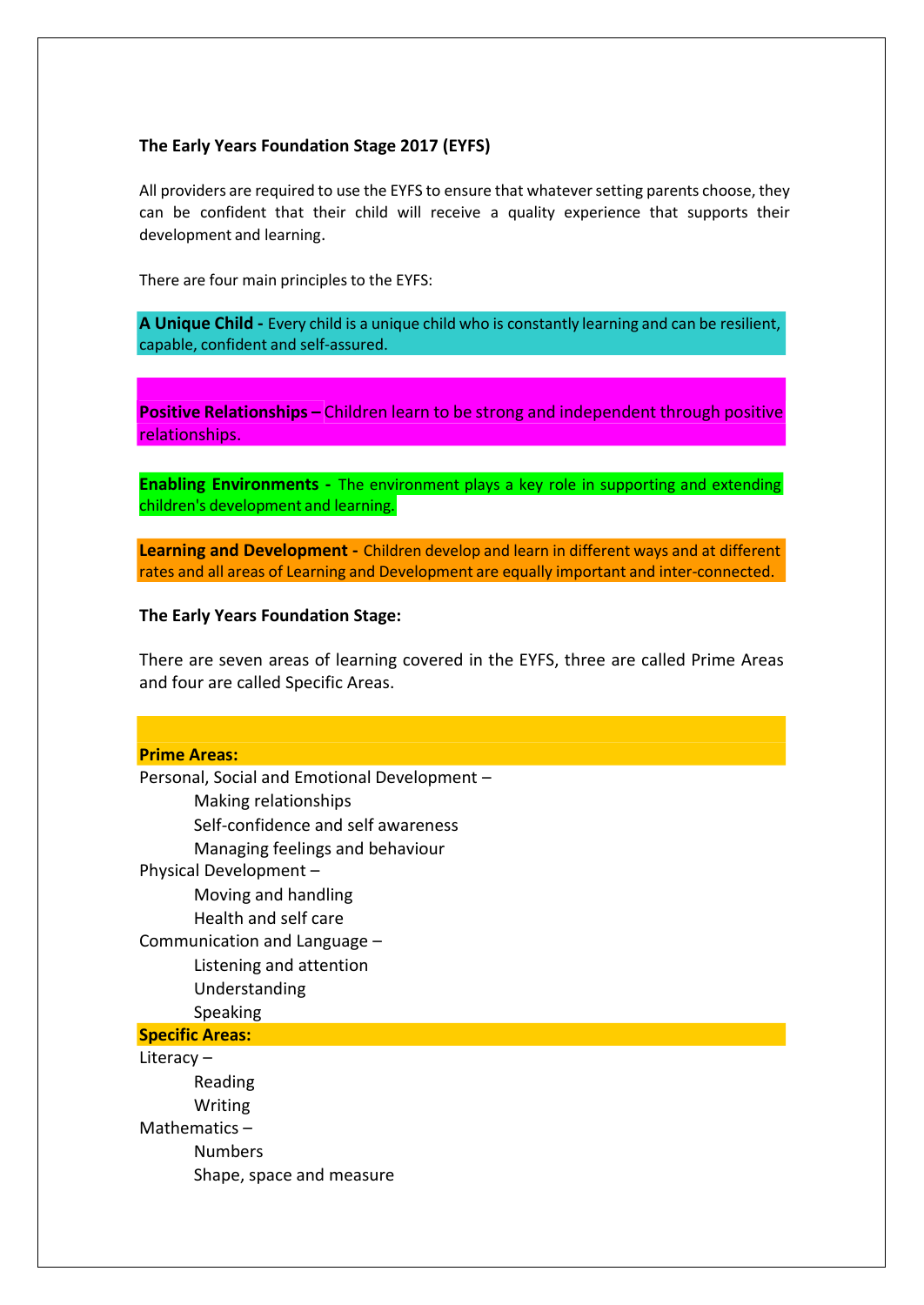Understanding the World – People and communities The world Technology Expressive Arts and Design – Exploring and using media and materials Being imaginative

# **Characteristics of Effective Learning:**

#### Playing and exploring – engagement

Finding out and exploring Playing with what they know Being willing to 'have a go'.

# Active learning – motivation

Being involved and concentrating Keeping trying Enjoying achieving what they set out to do.

#### Creating and thinking critically – thinking

Having their own ideas Making links Choosing ways to do things.

For more information on the EYFS please visit: [https://www.gov.uk/early](http://www.gov.uk/early)‐years‐foundation‐ stage

Happy Faces delivers the EYFS through purposeful play activities which are child or adult led both indoors and outdoors, these include role play, mark making, number and letter activities, singing, dancing, painting, creating, building and much more! For more information about how we teach your child please feel free to discuss this with us.



#### **Working together for your children**

Happy Faces Pre‐school has a high ratio of adults to children in the setting. This helps us to:

- give time and attention to each child;
- talk with the children about their interests and activities;
- help children to experience and benefit from the activities we provide; and allow the children to explore and be adventurous in safety.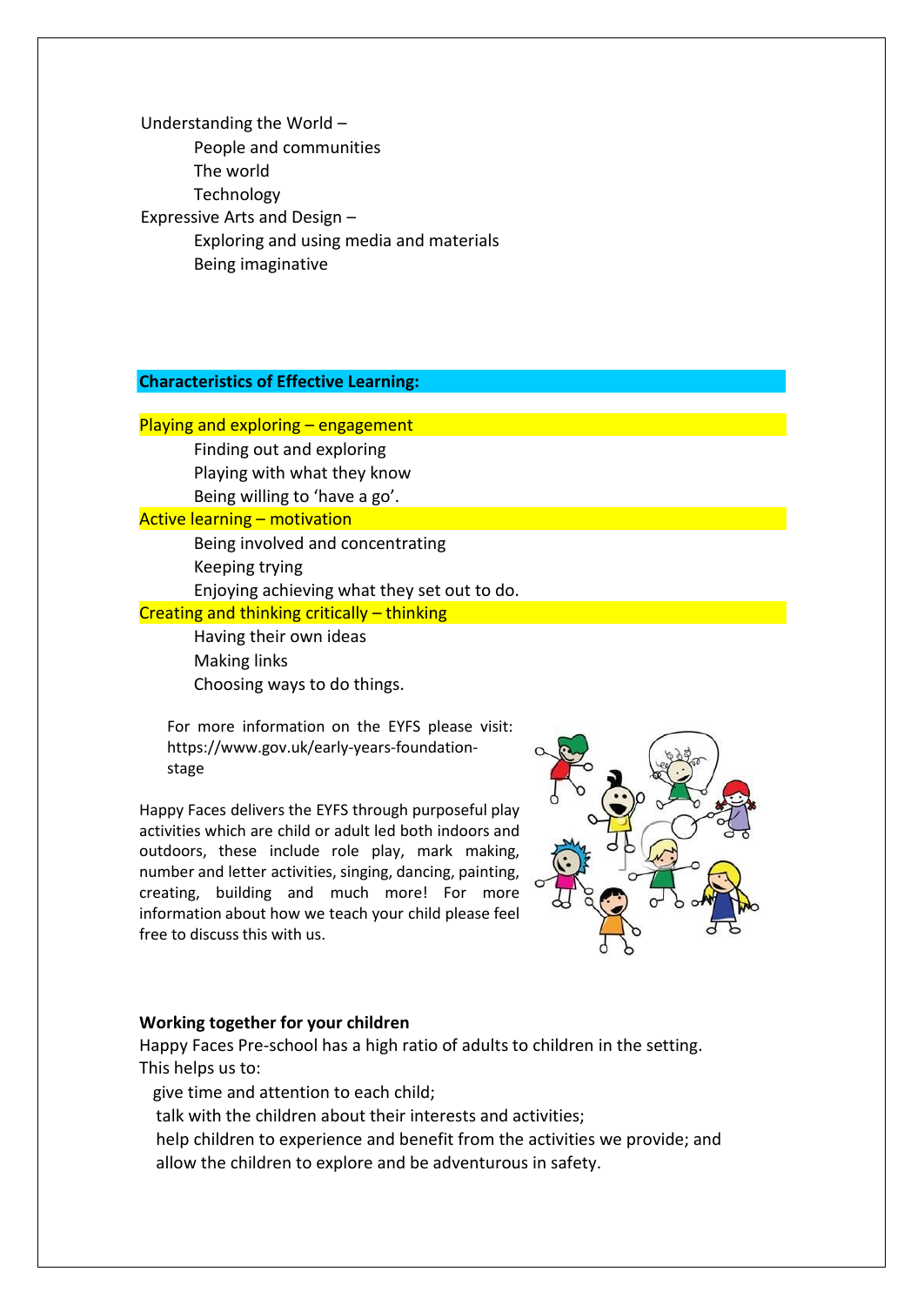The staff who work at Happy Faces Pre‐school are:

| Diana André             | Pre-school Manager/              |
|-------------------------|----------------------------------|
|                         | <b>SENCO</b>                     |
| <b>Danielle Johnson</b> | <b>Deputy Pre-school Manager</b> |
| <b>Wendy Ager</b>       | <b>Pre-school Assistant</b>      |
| <b>Gail Cunningham</b>  | <b>Pre-school Assistant</b>      |
| <b>Joanne Parrott</b>   | <b>Deputy Pre-school Manager</b> |
| Vicki Gibson            | <b>Pre-school Assistant</b>      |

#### **How parents take part in the pre‐school**

Happy Faces Pre‐school recognises parents as the first and most important educators of their children. All of the staff see themselves as co-workers with you in providing care and education for your child. There are many ways in which parents take part in making the pre‐school a welcoming and stimulating place for children and parents, such as:

exchanging knowledge about their children's needs, activities, interests and progress with the staff;

helping at sessions of the pre‐school;

sharing their own special interests with the children;

helping to provide, make and look after the equipment and materials used in the children's play activities;

being part of the management of the pre‐school;

taking part in events and informal discussions about the activities and curriculum provided by the pre‐school;

joining in community activities in which the pre‐school takes part; and building friendships with other parents in the pre‐school.

# **Parents/ Carers that would like to be involved in the pre‐school**

The pre‐school has a policy that any parents/ carers or family member that would like to participate in any session at the pre‐school are more than welcome to. Helping at the session enables you to see what the day‐to‐day life of the pre‐school is like and to join in helping the children to get the best out of their activities.

Do feel free to arrange to drop into the pre‐school, if you would like to see it at work or to speak with the staff.

#### **Key person System**

The pre‐school has a key person system. This means that each member of staff has a group of children for whom she/he is particularly responsible. Your child's key person will be the person who works with you to make sure that what the pre-school provides is right for your child's particular needs and interests. When your child first starts at the pre‐school, she/he will help your child to settle and throughout your child's time at the pre-school, she/he will help your child to benefit from the pre-school's activities.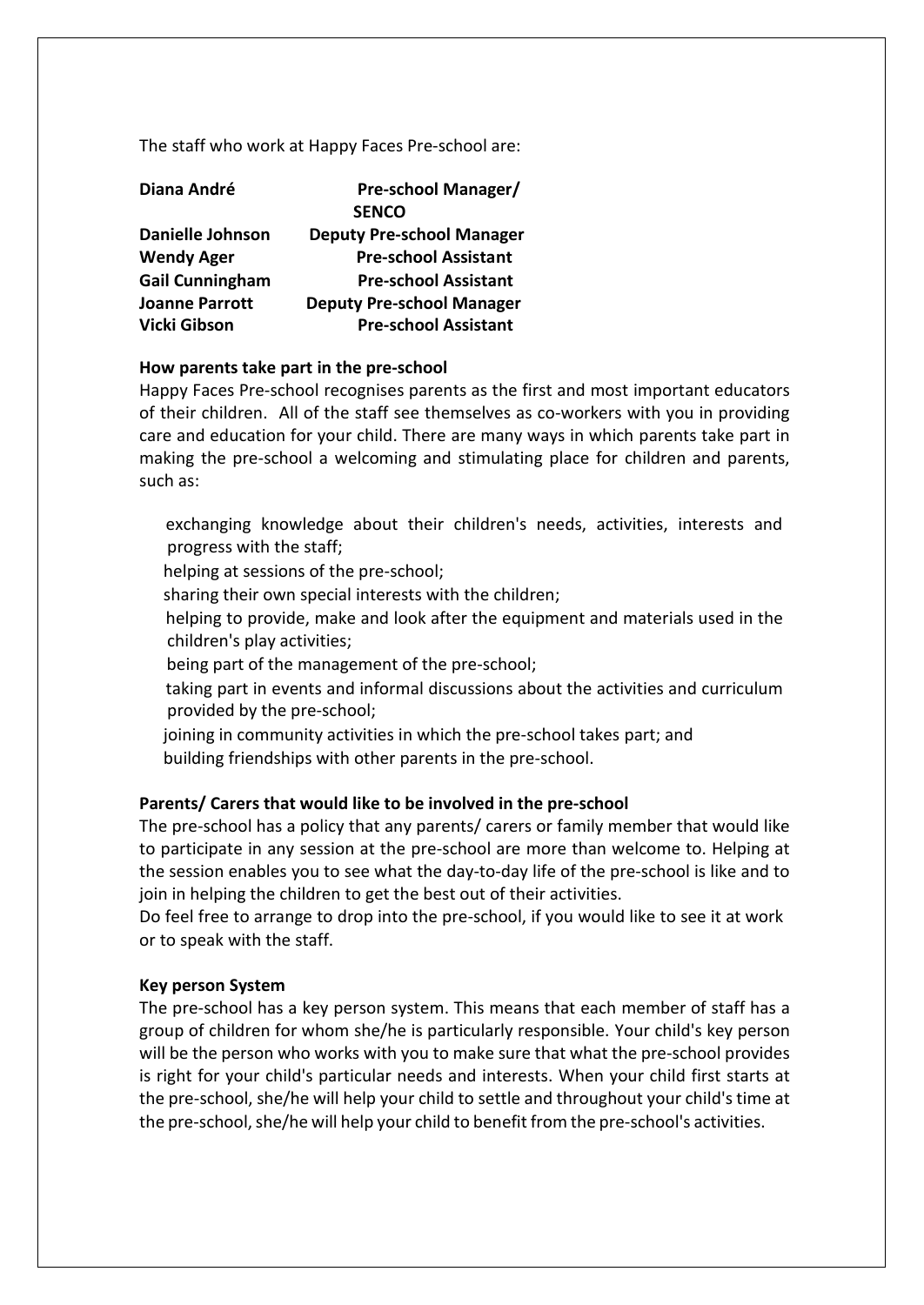#### **Learning Journey**

The pre‐school completes Learning Journeys for each child. Staff and parents work together to record children's achievements. Your child's achievements help us to celebrate together and plan and resource their next steps.

At Happy Faces each child has their own personal online learning journal which parents and carers can access through a secure password system. This enables a constant communication between those caring for your child.

Your child's key person will work with you to keep this record. To do this you and she/he will collect information about your child's needs, activities, interests and achievements. This information will help with the transition into School and ensure a coherence of learning and development across different settings.

#### **Learning opportunities for adults**

As well as gaining qualifications in early years care and education, the pre‐school staff take part in further training to help them to keep up-to-date with early years care and education.

#### **The pre‐school's timetable and routines**

Happy Faces Pre‐school believes that care and education are equally important in the experience which we offer children. The routines and activities that make up the pre‐ school's session are provided in ways that:

help each child to feel that she/he is a valued member of the pre‐school; ensure the safety of each child;

help children to gain from the social experience of being part of a group; and provide children with opportunities to learn and help them to value learning.

#### **The session**

The pre‐school organises its sessions so that the children can choose from a range of activities and, in doing so, build up their ability to select and work through a task to its completion. The children are also helped and encouraged to take part in adult‐led small and large group activities which introduce them to new experiences and help them to gain new skills, as well as helping them to learn to work with others.

Outdoor activities contribute to children's health, their physical development and their knowledge of the world around them. The children have the opportunity - and are encouraged ‐ to take part in outdoor child‐chosen and adult‐led activities, as well as those provided in the inside.

#### **Snacks and meals**

The pre‐school makes snacks a social time at which children and adults eat together. We plan snacks so that they provide the children with healthy and nutritious food. Do tell us about your child's dietary needs and we will make sure that these are met.

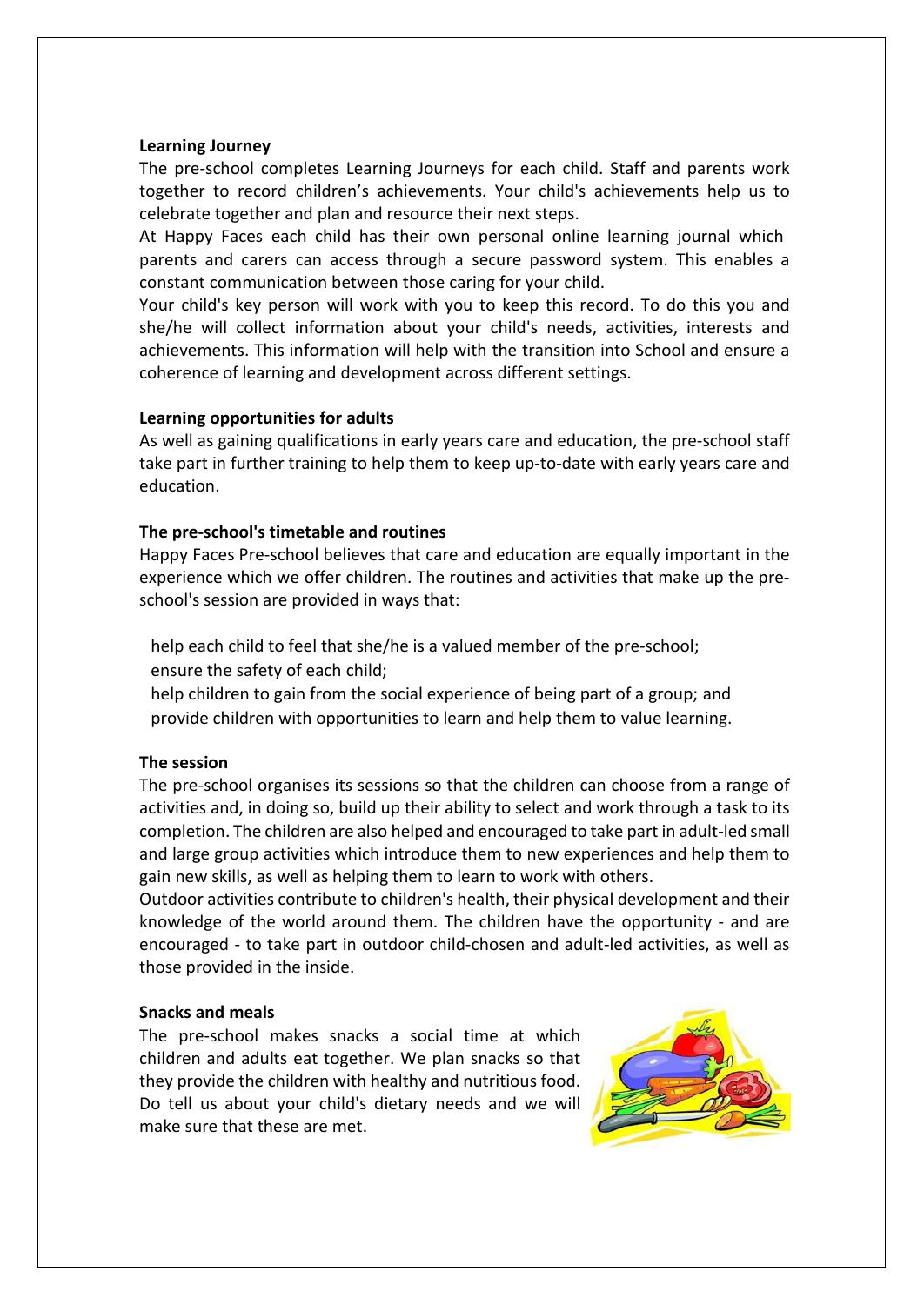# **Policies**

Copies of the pre‐school's policies are available to see at the setting or via our website – www.happyfacespreschool.co.uk

The pre‐school's policies help us to make sure that the service provided by the pre‐ school is a high quality one and that being a member of the pre-school is an enjoyable and beneficial experience for each child and her/his parents.

The staff and committee work together to adopt the policies, they also take part in the annual review of the policies. This review helps us to make sure that the policies are enabling the pre‐school to provide a quality service for its members and the local community.

# **Information we hold about you and your child**

We have procedures in place for the recording and sharing of information [data] about you and your child that is compliant with the principles of the General Data Protection Regulations (2018) as follows:

The data is we collect is

- 1. Processed fairly, lawfully and in a transparent manner in relation to the data subject [you and your family]
- 2. Collected for specified, explicit and legitimate purposes and not further processed for other purposes incompatible with those purposes.
- 3. Adequate, relevant and limited to what is necessary in relation to the purposes for which data is processed.
- 4. Accurate and, where necessary, kept up to date.
- 5. Kept in a form that permits identification of data subjects [you and your family] for no longer than is necessary for the purposes for which the personal data is processed.
- 6. Processed in a way that ensures appropriate security of the personal data including protection against unauthorised or unlawful processing and against accidental loss, destruction or damage, using appropriate technical or organisational measures.

When you register your child with us, we] will provide you with a privacy notice that gives you further details of how we fulfil our obligations with regard to your data.

# **Children who are ill**

We cannot care for childrenwho are ill and therefore ask that children who are ill are not sent to Preschool. If a child has vomited or has had diarrhea then they must be kept away from the setting for 48 hours since their last bout of sickness. This is to prevent the spread of further infection.



While it is not our policy to care for sick children, we will agree to administer medication as part of maintaining their health and well‐being or when they are recovering from an illness. We follow this procedure:

- Children taking prescribed medication must be well enough to attend the setting.
- Only medication prescribed by a doctor (or other medically qualified person) is administered. It must be in-date and prescribed for the current condition (medicines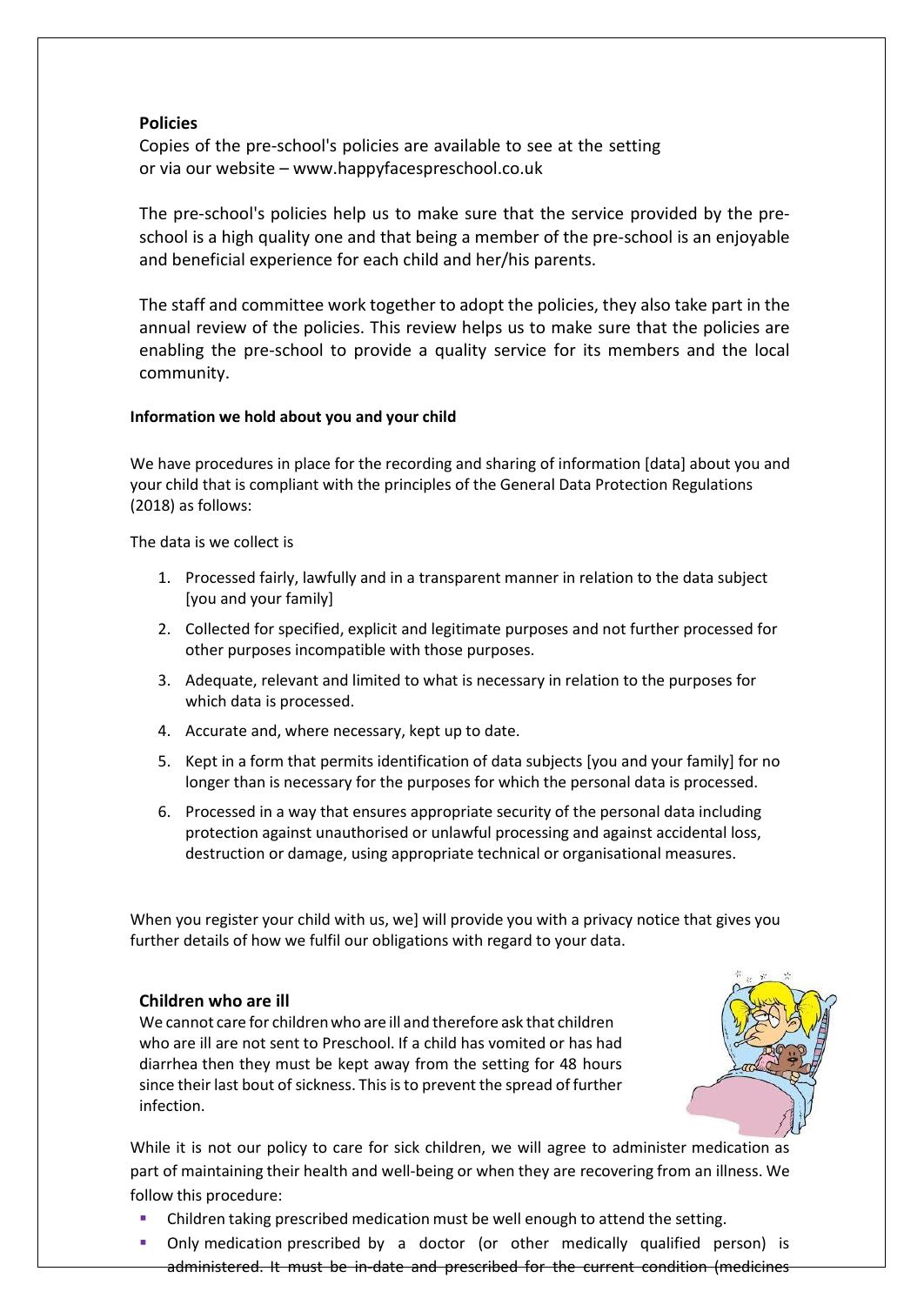containing aspirin will only be given if prescribed by a doctor).

- **EXECT** Children's prescribed medicines are stored in their original containers, are clearly labelled and are inaccessible to the children.
- **■** Parents give prior written permission for the administration of medication. The staff receiving the medication must ask the parent to sign a consent form stating the following information. No medication may be given without these details being provided:
	- the full name of child and date of birth;
	- the name of medication and strength;
	- who prescribed it;
	- the dosage to be given in the setting;
	- how the medication should be stored and its expiry date;
	- any possible side effects that may be expected; and
	- the signature of the parent, their printed name and the date.

# **The management committee of Happy Faces Preschool**

Their role is to manage the pre‐school. The Board is responsible for:

- managing the pre‐school's finances;
- employing and managing the staff;
- making sure that the pre‐school has ‐ and works to ‐ policies which help it to provide a high quality service; and

making sure that the pre‐school works in partnership with the children's parents.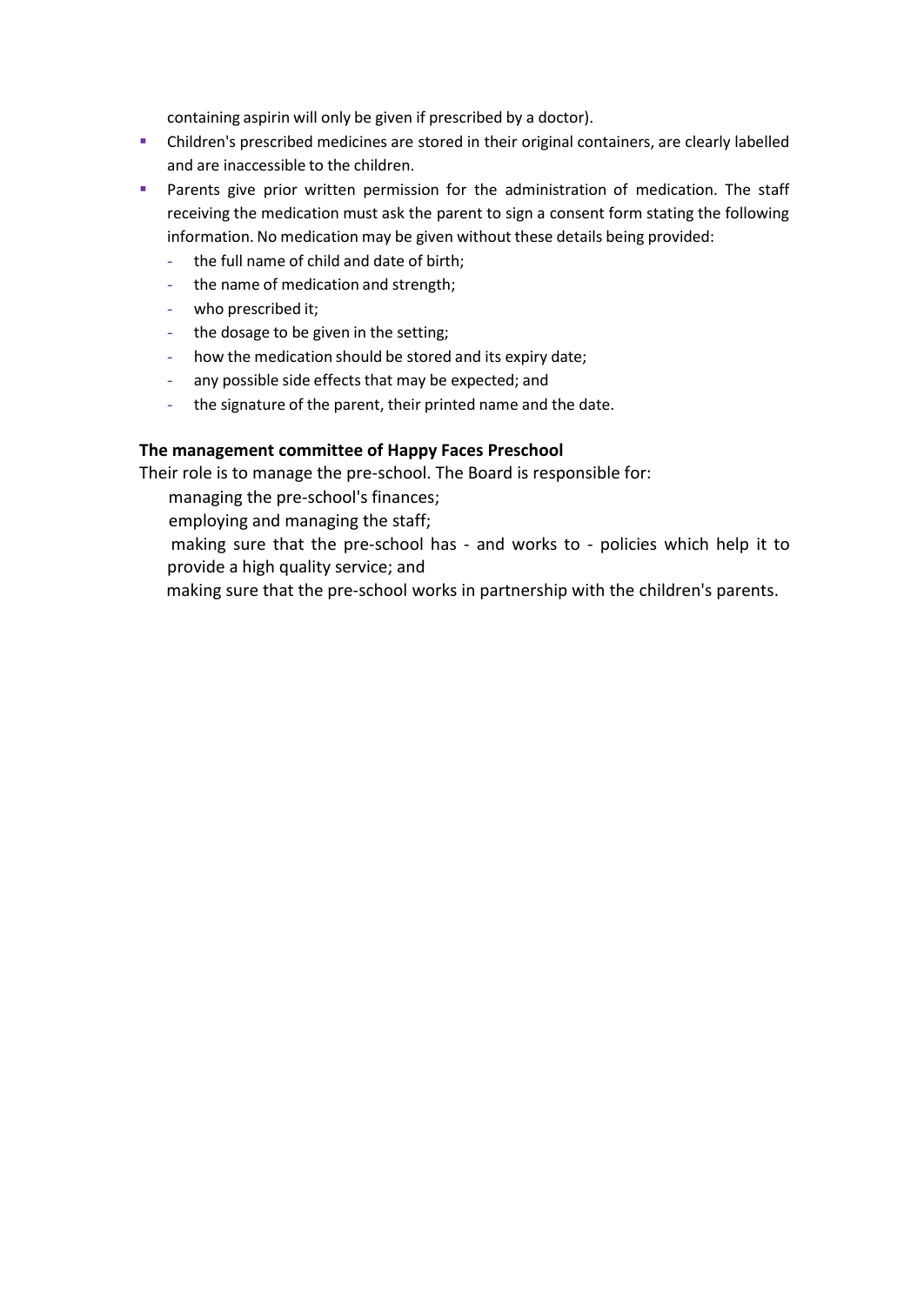The following people currently make up the Happy Faces Preschool committee: Maureen Byrne Chair Roger André **Treasurer and Nominated Person** Pat Hanlon Sarah Jarvis Diana André

#### **Fees**

Fees are payable at the beginning of each half-term, in advance. Fees must still be paid if children are absent. If you have any queries regarding payment of fees please speak to Diana who will be able to set a payment plan with you.



Currently we charge £12 per session.

#### **Complaint procedure**

Happy Faces believes that children and parents are entitled to expect courtesy and prompt, careful attention to their needs and wishes. We welcome suggestions on how to improve our setting and will give prompt and serious attention to any concerns about the running of the setting. Our aim is for concerns to be resolved quickly by an informal approach to the appropriate member of staff. However, if this does not achieve the desired result, we have a set of procedures for dealing with concerns.

If you have any concerns, after speaking with your child's keyworker, please speak to the manager, Diana André. However, if you feel the issue has not been resolved then please write to the chair of committee and a meeting can be set up to further discuss any concerns you may have. For further information, please refer to our 'complaints policy.'

#### **Starting at Happy Faces Pre‐school**

#### **The first days**

.

We want your child to feel happy and safe at the pre-school. To make sure that this is the case, the staff will work with you to decide on how to help your child to settle into the pre-school. Each child is different and requires different types of settling in. It is our aim to make the transition in to preschool as easy as possible; therefore we may ask you to stay with your child for a time as they settle. However, if your child is happy to be left then we will support you and your child in that. Please be assured that we do not leave children if they are distressed and will contact you if we feel you need to return. Some children take a while to settle, others settle straight away, your child's keyworker will work with you to help your child settle in to preschool.